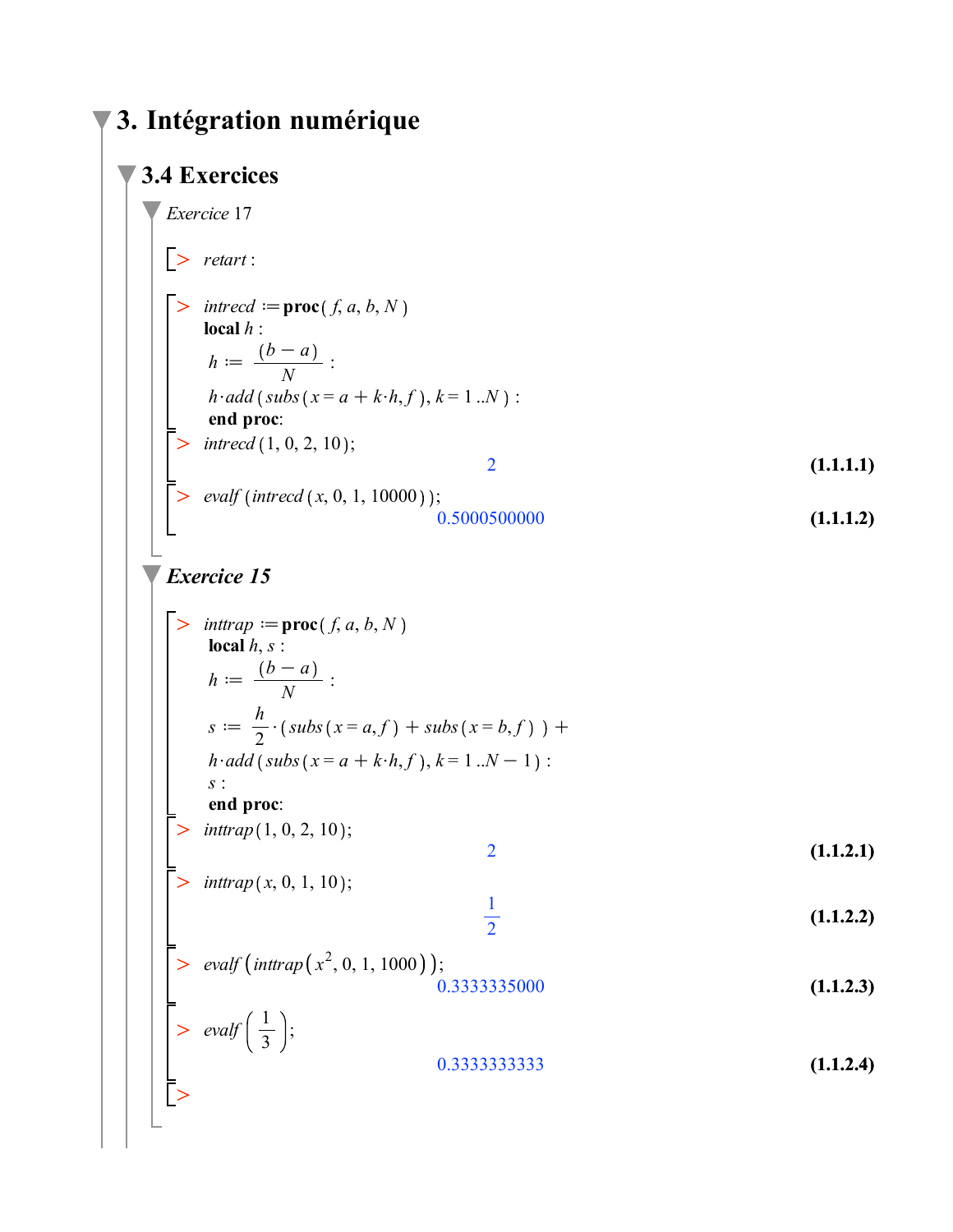Exercise 16  
\n
$$
\sum_{\substack{n \text{sum} \mid n \text{sum}}}^{\text{max} \mid n} \frac{\text{1}}{n} = \text{proc}(f, a, b, N)
$$
\n
$$
h := \frac{(b - a)}{N}
$$
\n
$$
\frac{a}{3} \cdot \text{subs}(x = a + 2 \cdot k \cdot h, f) + \frac{4 \cdot h}{3} \cdot \text{subs}(x = a + (2 \cdot k + 1) \cdot h, f) + \frac{h}{3} \cdot \text{subs}(x = a + (2 \cdot k + 2) \cdot h, f), k = 0 \cdot \frac{N}{2} - 1 \text{ s}
$$
\n
$$
\frac{1}{\text{end proc}};
$$
\n
$$
\sum_{\substack{n \text{sum} \mid n \text{sum}}}(n, 0, 2, 10);
$$
\n
$$
\sum_{\substack{n \text{sum} \mid n \text{sum}}}(n, 0, 1, 10);
$$
\n
$$
\sum_{\substack{n \text{sum} \mid n \text{sum}}}(n, 2, 0, 1, 10);
$$
\n
$$
\frac{1}{3} \quad (1.1.3.3)
$$
\n
$$
\sum_{\substack{n \text{sum} \mid n \text{sum}}}(n, 2, 0, 1, 10);
$$
\n
$$
\sum_{\substack{n \text{sum} \mid n \text{sum}}}(n, 2, 0, 1, 10);
$$
\n
$$
\sum_{\substack{n \text{sum} \mid n \text{sum}}}(n, 2, 0, 1, 10);
$$
\n
$$
\sum_{\substack{n \text{sum} \mid n \text{sum}}}(n, 2, 0, 1, 10);
$$
\n
$$
\sum_{\substack{n \text{sum} \mid n \text{sum}}}(n, 2, 0, 1, 10);
$$
\n
$$
\sum_{\substack{n \text{sum} \mid n \text{sum}}}(n, 4, 0, 1, 100);
$$
\n
$$
\sum_{\substack{n \text{sum} \mid n \text{sum}}}(n, 4, 0, 1, 100);
$$
\n
$$
\sum_{\substack{n \text{sum} \mid n \text{sum}}}(n, 4, 0, 1, 100);
$$
\n
$$
\sum_{
$$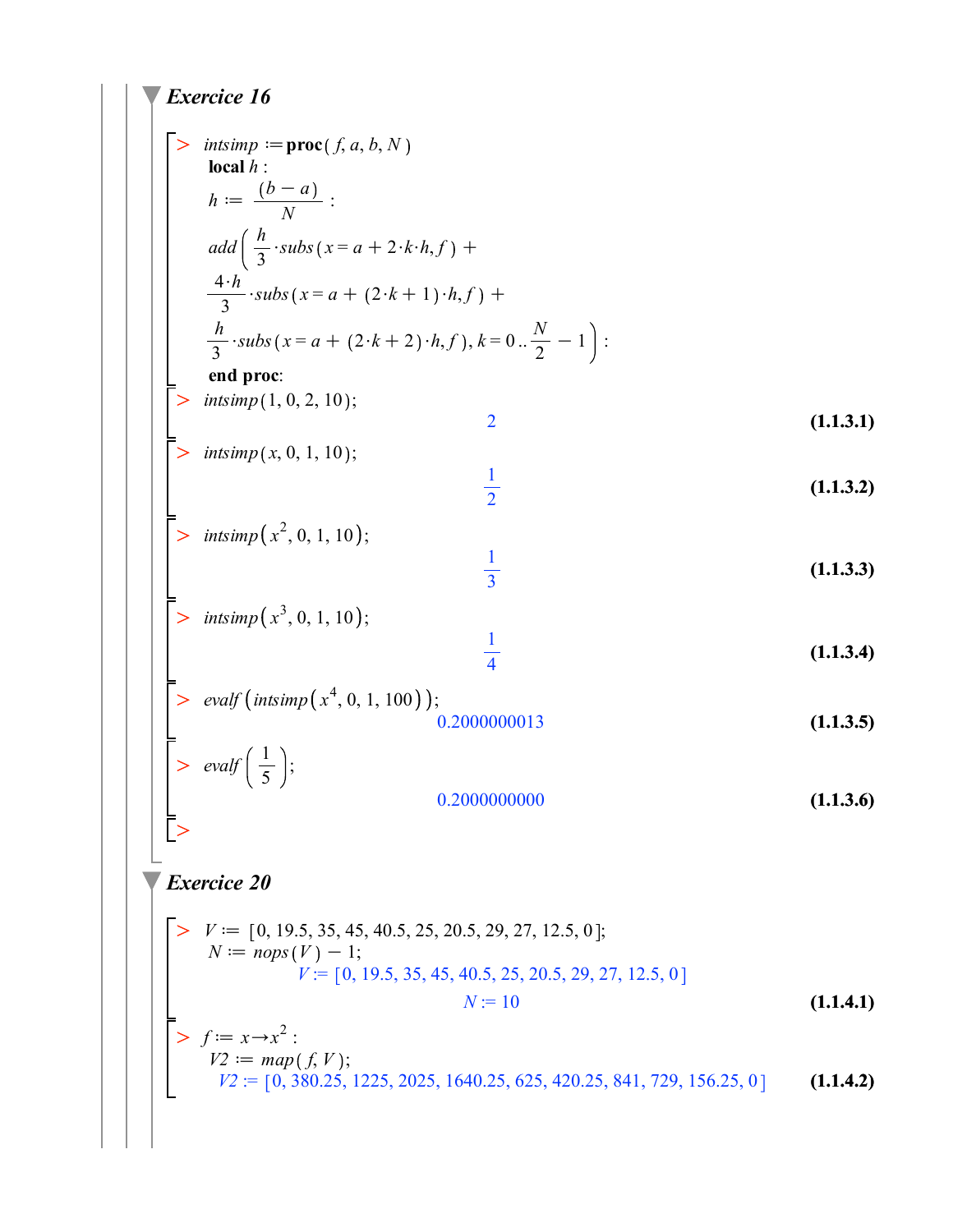$$
\begin{vmatrix}\n> a := 0 : b := 0.1 : h := \frac{(b - a)}{N} : \\
> s := add\left(\frac{h}{3} \cdot V2[2 \cdot k + 1] + \frac{4 \cdot h}{3} \cdot V2[2 \cdot k + 1 + 1] + \frac{h}{3} \cdot V2[2 \cdot k + 1 + 1] + \frac{h}{3} \cdot V2[2 \cdot k + 2 + 1], k = 0 \cdot \frac{N}{2} - 1 \right); \\
s := 80.46333331\n\end{vmatrix}
$$
\n(1.1.4.3)  
\n
$$
\begin{vmatrix}\n> Vrms := \sqrt{\frac{1}{b - a}} \cdot s \\
> Vrms := 28.36605953\n\end{vmatrix}
$$
\n(1.1.4.4)

## ▼ 5. Equations différentielles

## ▼ 5.4 Implémentation

```
\n  \begin{aligned}\n & \textbf{[} > \text{ #Méthode d'Euler explicite} \\
 & \textbf{[} > \text{euler2 := \text{proc}(f, y0, t0, T, N)} \\
 & \textbf{[local } h, y, n; \\
 & h & \textbf{[} & \textbf{[} & \textbf{[} & \textbf{[} & \textbf{[} & \textbf{[} & \textbf{[} & \textbf{[} & \textbf{[} & \textbf{[} & \textbf{[} & \textbf{[} & \textbf{[} & \textbf{[} &y := array(0..N):
         y[0] := y0:
         for n from 0 to N-1 do
         y[n+1] := y[n] + h \cdot f(t0 + n \cdot h, y[n]):
         od:
         end proc:
        #Methode de Runge
mage = proc(f, y0, t0, T, N)<br>local h, y, n, k1, k2;
        h := \frac{(T-t0)}{N}:
         y := array(0..N):
         y[0] := y0:
         for n from 0 to N-1 do
         kl := f(t0 + n \cdot h, y[n]):
        k2 := f\left(t0 + n \cdot h + \frac{h}{2}, y[n] + \frac{h}{2} \cdot kI\right):
         y[n+1] := y[n] + h \cdot k2:
          od:
          end proc:
```